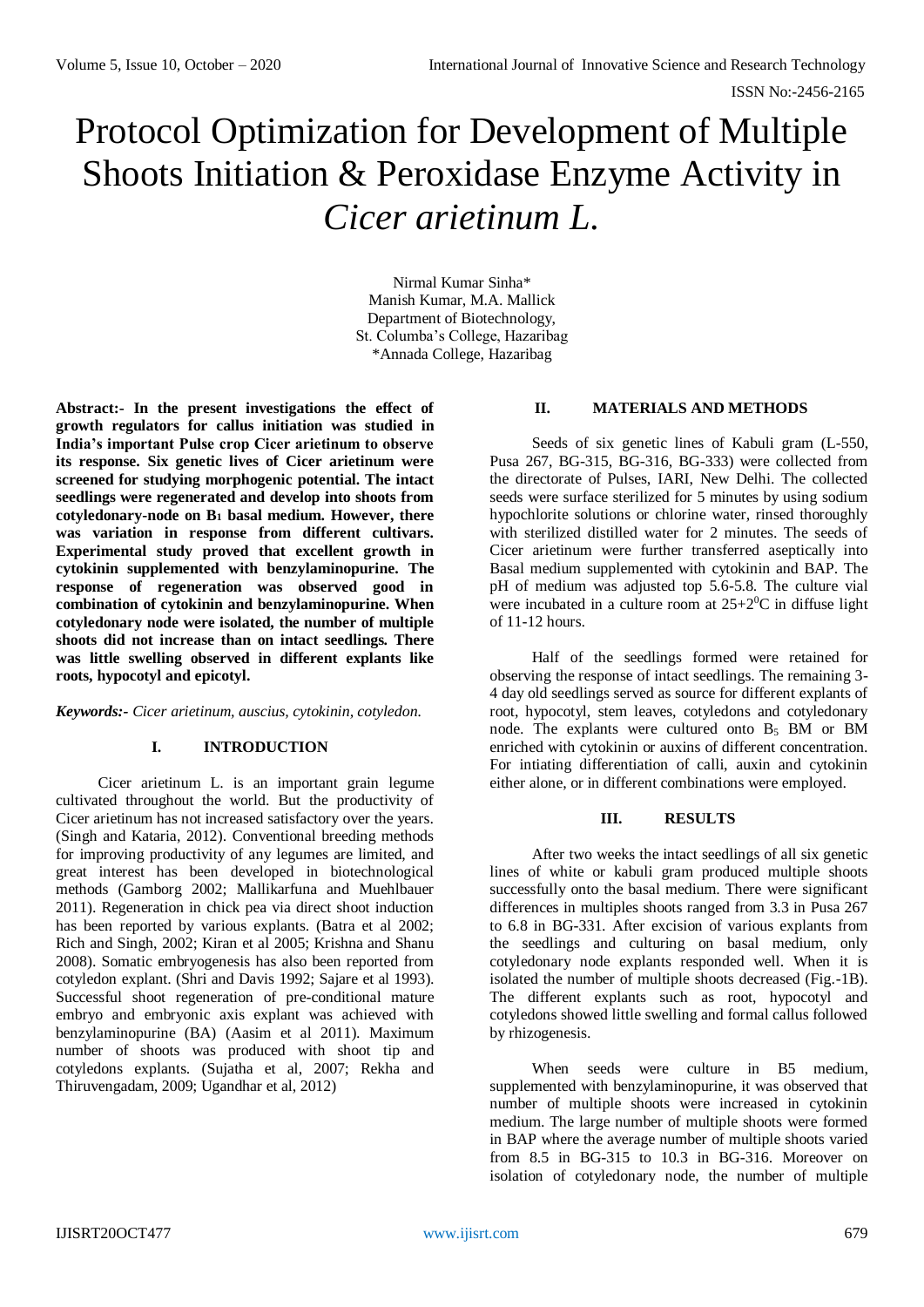shoots did not increase than on intact seedlings. The isolated node responded well in BAP.

The effect of auxins, NAA, Picoloram, 2, 4-D and 2,4,5-I were isolated from cotyledonary node of BG-331. The shoots bud regeneration was obtained in picloram. Callus formation, regeneration of shoot buds and rhizogenesis were observed in medium of NAA. A well develop callus was formed in the combination of 2,4-D and 2,4-5T. The highest number of regeneration of multiple shoots and callus formation were produced in optimum concentration of BAP from both sides of cotyledons. Rhizogenesis was observed only in media containing IBA. When regenerated shoots transferred to 2ppm IBA, develop plantlets.

No shoots were produced, when callus formed from cotyledonary node and transfer to medium containing cytokinin as well as in basal medium./



FIGURE -1



**FIGURE -2** 



FIGURE -3



**FIGURE -4** 

#### **LEGENDS OF FIGURES**

- 1. Formation of multiple shoots from the cotyledonary node region of an intact seedling a medium containing 10 ppm BAP (PUSA -240) in Cicer arietinum.
- 2. Formation of multiple shoots from the Isolated cotyledonary node on medium supplemented with 0.2ppm BAP (PUSA -240) in Cicer arietinum.
- 3. Formation of multiple shoots from the Isolated cotyledonary node on medium containing 2 ppm BAP (PUSA -261) in Cicer arietinum.
- 4. Formation of Callus Shoots/shoot buds as well as roots on medium containing NAA  $(10^5 \text{ M})$  (PUSA – 212)<br>from isolated Cotyledonary node of Cicer from isolated Cotyledonary node of arietinum.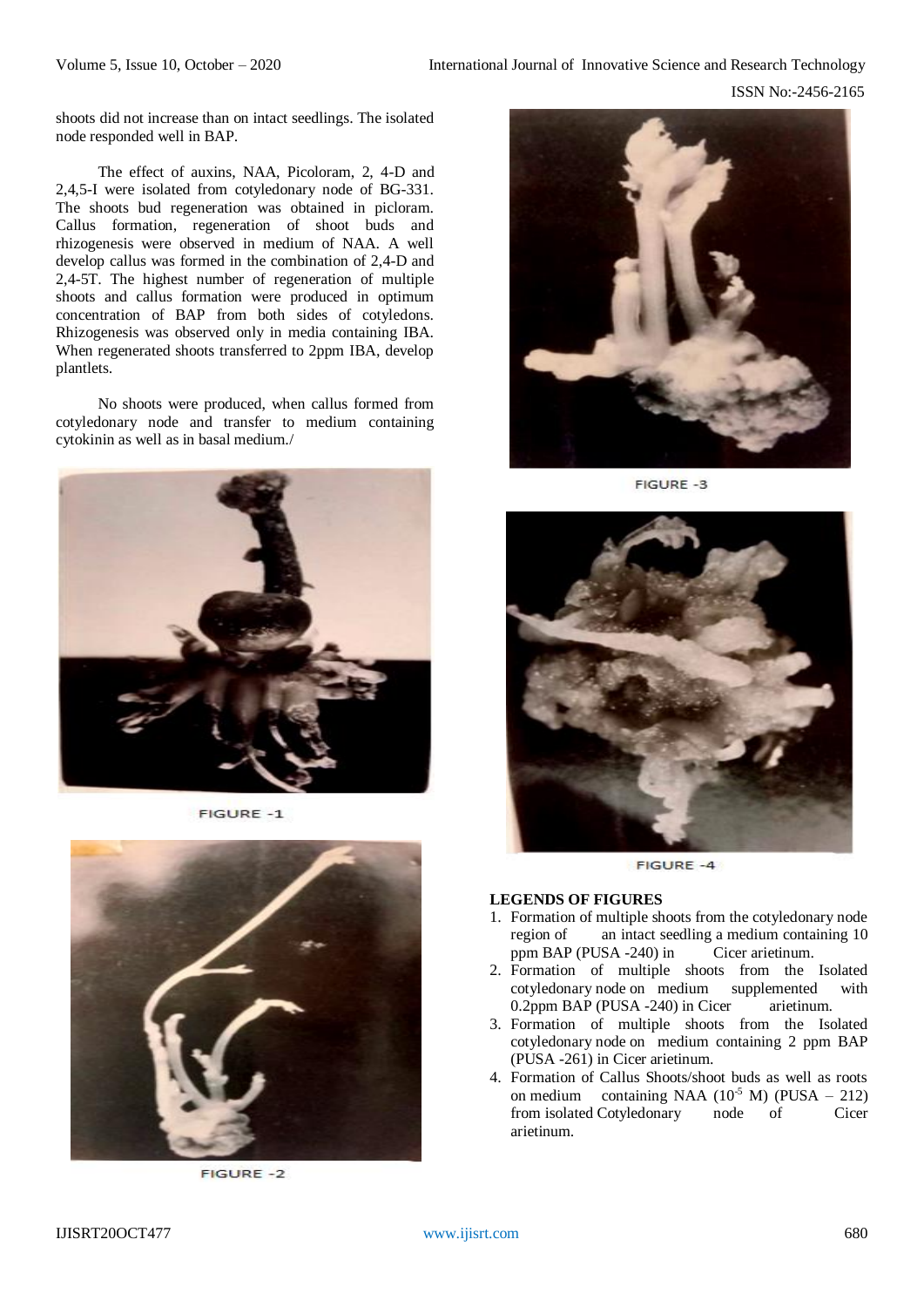| Concentrn.<br>of Harmone |                                   |     | Bs       |     | M.S<br>PUSA  |                 |      |  |  |
|--------------------------|-----------------------------------|-----|----------|-----|--------------|-----------------|------|--|--|
|                          |                                   |     | PUSA     |     |              |                 |      |  |  |
|                          |                                   | 212 | 261      | 240 |              | 261             | 240  |  |  |
|                          | INTACT<br><b>SEEDLING</b>         | 3.  | 4.0      | 5.5 | 4.0          | 7.0             | 5.0  |  |  |
| BM (Ø)                   | ISOLATED COTYLEDENARY<br>NODE     | 2   | 3.0      | 3.5 | 2.5          | 3.5             | 4.6  |  |  |
| $0.2$ ppm                | INTACT SEEDLING                   | 5   | 4.5      | 5.5 | 6            | 5.0             | 7.0  |  |  |
|                          | ISOLATED COTYLEDENARY<br>NODE     | 3.0 | 4.0      | 5.0 | 4.0          | 6.0             | 7.2  |  |  |
|                          | INTACT SEEDLING                   |     | 11.010.0 | 9.5 | 12.5         | 12              | 10.5 |  |  |
| $2$ ppm                  | ISOLATED COTYLEDENARY 5.0<br>NODE |     | 5.0      | 5.2 | 7.0          | 7.2             | B.B  |  |  |
| $10 p$ m                 | INTACT SEEDLING                   | 8.0 | 9.0      | 7.0 | $\mathbb{Q}$ | 12 <sup>°</sup> | 10   |  |  |
|                          | ISOLATED COTYLEDENARY 3.5<br>NODE |     | 4.5      | a.0 | 4.5          | 6.0             | 7.0  |  |  |

TABLE - 1

|                                                                                                      |   |   |  |  | A B S 0 R B A H C E AT 436 mg                                         |  |  |             |                                           |               |             |                          |                |                          |
|------------------------------------------------------------------------------------------------------|---|---|--|--|-----------------------------------------------------------------------|--|--|-------------|-------------------------------------------|---------------|-------------|--------------------------|----------------|--------------------------|
| -                                                                                                    | y |   |  |  | PUSA 248                                                              |  |  | PUSA 261    |                                           |               |             |                          |                |                          |
| <b>General</b>                                                                                       |   | и |  |  |                                                                       |  |  |             | 2   3   4   SEHIB 1   2   3   4   SEHIB 1 | $\mathcal{X}$ | $2^{\circ}$ |                          |                | $3$   A   $ SE+10^{-2} $ |
| 3.   85.   85.   85.   85.   87.   87.   87.   87.   87.   88.   89.   89.   89.   89.   89.   89.   |   |   |  |  |                                                                       |  |  |             |                                           | .83           | .84.        | $.82$                    |                | $.83$   $.5$             |
| REAF CALLUS  1.65   .66   .64   .65   .65   .66   .66   .65   .65   .65   .65   .65   .65   .65   .  |   |   |  |  |                                                                       |  |  |             |                                           | .62           | .63         | $.61$                    | $.62 \text{ }$ | $\sim$                   |
|                                                                                                      |   |   |  |  |                                                                       |  |  |             |                                           |               | .84         | $.82 +$                  | .83            | $\Lambda$                |
| ILEAF CALLUS    .51   .5   .5   .5   .4   .52   .52   .52   .52                                      |   |   |  |  |                                                                       |  |  |             | 1.1                                       | $\sqrt{5}$    | , 51        | $5 -$                    | $.5^{\circ}$   | $\mathcal{A}$            |
| [33.   35.   36.   36.   36.   36.   36.   36.   37.   38.   39.   39.   39.   39.   39.   39.   39. |   |   |  |  |                                                                       |  |  |             | .9 <sub>z</sub>                           | .82           | .81         | $.83$                    | .82            | .5                       |
| REAF CALLUS     .71   .7   .7   .7   .4   .71   .7   .7                                              |   |   |  |  |                                                                       |  |  | $\vert$ $J$ | .4                                        | .56           | .65         | $.65$                    | .65            | .4                       |
| INVIVO LEAF  7   .5   .5   .5   .5   0.8   .52   .53   .51   .52                                     |   |   |  |  |                                                                       |  |  |             | .5                                        | .55.          | .56         | .55 <sub>1</sub>         | .55            | $\mathcal{A}$            |
| <b>ILEAF CALLUSI</b>                                                                                 |   |   |  |  | $[37]$ $[36]$ $[36]$ $[37]$ $[5]$ $[4]$ $[4]$ $[4]$                   |  |  |             | .5                                        | .41.          | .4.         | 1.391.4                  |                | $\Lambda$                |
| ITAVIVO LEAFI 8                                                                                      |   |   |  |  | $1.21$   $.23$   $.22$   $.22$   $.5$   $.21$   $.21$   $.2$   $.23$  |  |  |             | $\cdot$                                   | .18.          |             | $181.18$ $181.18$        |                | $\mathbb{L}$             |
| ILEAF CALLUSI                                                                                        |   |   |  |  | $1.12$   $.13$   $.11$   $.12$   $.5$   $.18$   $.17$   $.19$   $.18$ |  |  |             | $\frac{1}{2}$                             | $.15 -$       |             | $, 16$   $, 14$   $, 15$ |                | .5 <sub>1</sub>          |

TABLE – 2 : pH optimum of peroxidases of different verities of Cicer arietinum leaf and leaf Callus. Note : pH optimum of leaf between 4 and 5 and leaf Callus at 6.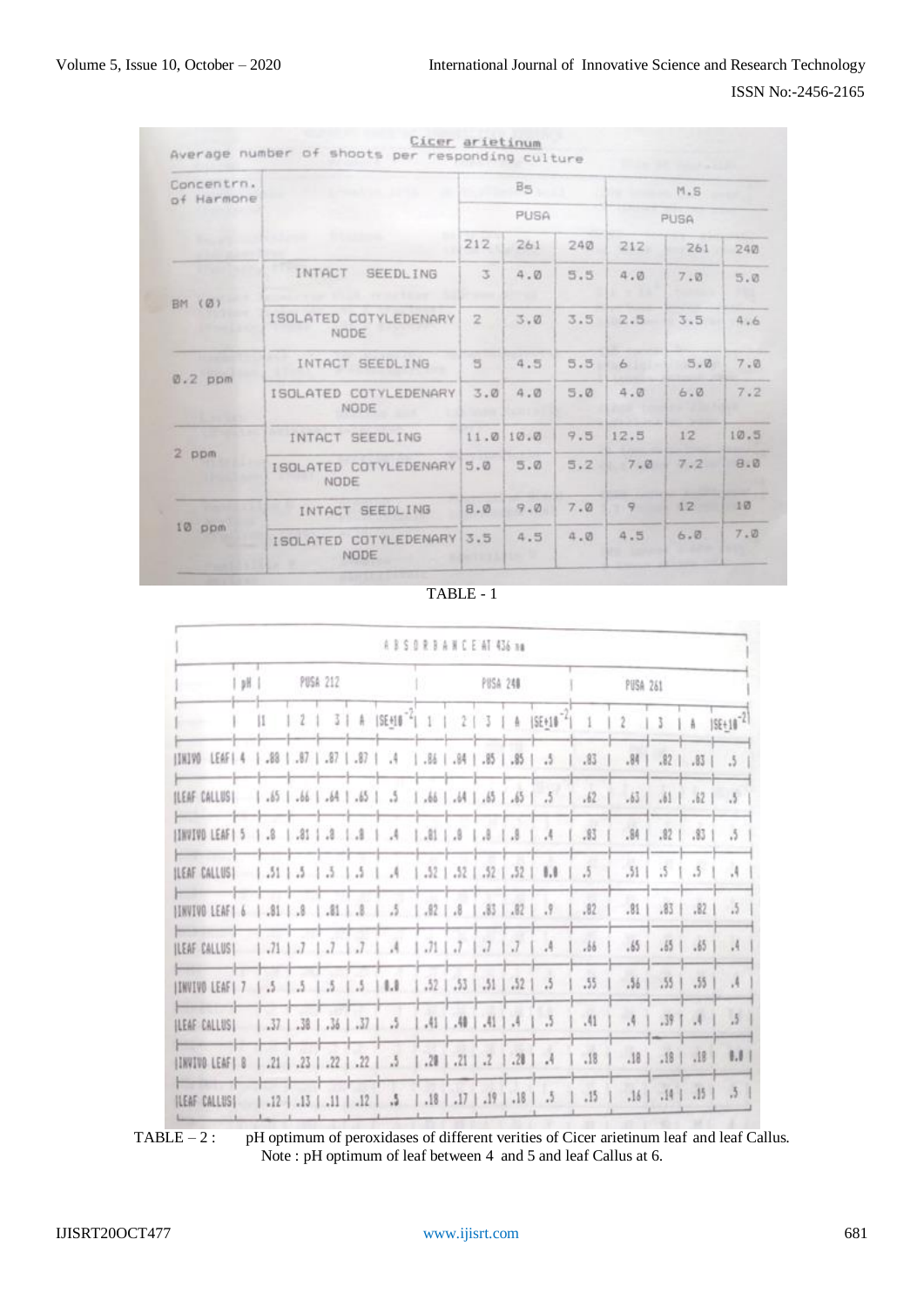ISSN No:-2456-2165

|                                      |   |                  |                                                                |                      |  | A 3 5 0 8 3 A N C E AT 436 nm                              |  |                                                   |          |                                                                                                          |                 |      |                                                 |               |       |  |
|--------------------------------------|---|------------------|----------------------------------------------------------------|----------------------|--|------------------------------------------------------------|--|---------------------------------------------------|----------|----------------------------------------------------------------------------------------------------------|-----------------|------|-------------------------------------------------|---------------|-------|--|
|                                      | H | PUSA 212         |                                                                |                      |  |                                                            |  |                                                   | PUSA 240 |                                                                                                          | <b>PUSA 261</b> |      |                                                 |               |       |  |
|                                      |   | $\mathbf{11}$    | 2 <sub>1</sub>                                                 |                      |  |                                                            |  |                                                   |          | 3   A   SE_10 <sup>-2</sup>   1   2   3   A   SE_10 <sup>-2</sup>   1   2   3   A   SE_10 <sup>-2]</sup> |                 |      |                                                 |               |       |  |
| <b>ISTER</b>                         |   | $1.4$ $.69$ $.7$ |                                                                |                      |  | $.711$ $.7$ $1$ $.5$                                       |  | $1.71$ $1.72$ $1.89$ $1.7$ $1.1$                  |          |                                                                                                          | .72             | .68  | $\overline{J}$                                  |               | n.    |  |
| ISTEM CALL.I                         |   |                  | $.42$   $.39$   $.41$   $.4$                                   |                      |  | -1                                                         |  |                                                   |          | $1.46$ $1.44$ $1.45$ $1.45$ $1.5$                                                                        | .43             | .42  | $1.42$ $.42$ $.4$                               |               |       |  |
| <b>ISTEM</b>                         |   |                  | $\begin{bmatrix} 5 & 1 & .53 & 321 & .511 & .52 \end{bmatrix}$ |                      |  |                                                            |  | $.5$   $.46$   $.48$   $.5$   $.48$               |          | -15                                                                                                      | .52             | .49  | $\frac{1}{2}$                                   | 3             | .9    |  |
| ISTEM CALL. I                        |   |                  | $.53$   $.51$   $.52$   $.52$                                  |                      |  |                                                            |  | $.5 \t1.6 \t1.56 \t1.57 \t1.58$                   |          | $\mathbf{1}$                                                                                             | $.52 \;  $      | .51  | 1.49.5                                          |               |       |  |
| ISTER                                |   | $6$   .26        | $.241$ $.251$ $.251$                                           |                      |  |                                                            |  |                                                   |          | $.5$   $.32$   $.3$   $.31$   $.3$   $.9$   $.26$                                                        |                 | .25. |                                                 | $.25$   $.25$ | $-14$ |  |
| ISTEM CALL.                          |   | .7               |                                                                | $.711$ $.691$ $.71$  |  |                                                            |  | $.5$   $.68$   $.68$   $.68$   $.68$   <b>8.8</b> |          |                                                                                                          | .65             | .66  | $.65$                                           | $.65$         | 0.0   |  |
| ISTER   7                            |   | $.19$            |                                                                | $.211$ $.212$        |  |                                                            |  |                                                   |          | .5   .19   .18   .18   .18   .1                                                                          | .28             | .28  |                                                 | $.20 \div 2$  | 0.01  |  |
| STEM CALL.     .25   .21   .23   .23 |   |                  |                                                                |                      |  | $1 \t1.21 \t1.22 \t1.18 \t1.2$                             |  |                                                   |          | $\Box$                                                                                                   | .23             | .22  |                                                 | $.21$ .22     | .9    |  |
| <b>ISTER</b>                         |   |                  |                                                                |                      |  | $18$   .11   .89  .1   .1   .5   .89   .89   .1   .88   .7 |  |                                                   |          |                                                                                                          | .89             | .07  |                                                 | $.08$ $.08$   | .9    |  |
| ISTEM CALL. I                        |   | $\frac{1}{2}$    |                                                                | $.171$ $.181$ $.181$ |  |                                                            |  |                                                   |          | $.9$   $.15$   $.16$   $.15$   $.15$   $.4$                                                              | .11             | .89  | $\lfloor \cdot \rfloor$ $\lfloor \cdot \rfloor$ |               | .5    |  |

TABLE – 3 : pH optimum of peroxidases of different verities of Cicer arietinum stem and stem Callus. Note : pH optimum of stem at 4 and stem Callus at 6.

## **IV. DISCUSSION**

The protocol of seed sterilization is one of the important aspects for regeneration and growth. Sodium hypochlorite used as a surface sterilization agent, which played significant role in callus formation and regeneration from different explants. (Chaudhary et al 2007).

Callus was obtained from different explants of different varieties of Cicer arietinum on  $B_5$  and MS medium containing different concentration and types of auxins and cytokinin.

Growth regulators were standardized for induction of callus from suitable explants. It was revealed that the synthetic auxin 2,4-D at the concentration of single supplemented individually and 2.4-D in combination with BAP enhanced the production rate of callus of Cicer arietinum varieties. Non photosynthetic nature of callus was obtained in most of the culture especially in response of 2,4- D whereas photosynthetic nature of callus appeared when BAP was included along with 2,4-D in the medium.

Seedlings of Cicer arietinum to form shoots from cotyledonary node on hormone free MS as well as B<sup>5</sup> medium. A variation was however seen in response from within the same genus. Cicer Pusa 240 variety was most responsive.

The optimum pH for peroxidase enzymes were investigated in different varieties of Cicer arietinum and it was concluded that optimum pH differences was variable in case of peroxidase enzymize pH is not fixed.

The high level of peroxidase activity in leaf parts of cicer arietinum when compared to the leaf of callus was evidenced after electrophoresis profiles. It is presumed that decrease in peroxidase activity in leaf callus may be due to some inhibitors present in the medium or it might have been formed during course of interaction among different chemicals.

#### **REFERENCES**

- [1]. Batra, P., Yadav, N.R., Sindhu, A., Yadav, R.C. Choudhary, V.K. 2002. Efficient protocol for in vitro plant regeneration in Cicer arietinum L. Indian J.Exp. Biol. 40(5) : 600-602.22.
- [2]. Gamborg, O.L. 2002. Plant tissue culture biotechnology milestones. In Vitro Cell Dev. Biol. Plant. 38: 84-92
- [3]. Singh, N., Kataria, N.2012. Role of Potassium fertilizer on nitrogen fixation in chick pea (Cicer arietinum). J. Agr. Technol. 8(1) : 377-392.
- [4]. Aasim, M. Khawar, K.M., Ozcan, S. 2008. In Vitro micro propagation from shoot meristems. J. Bolt. 37 : 149-154.